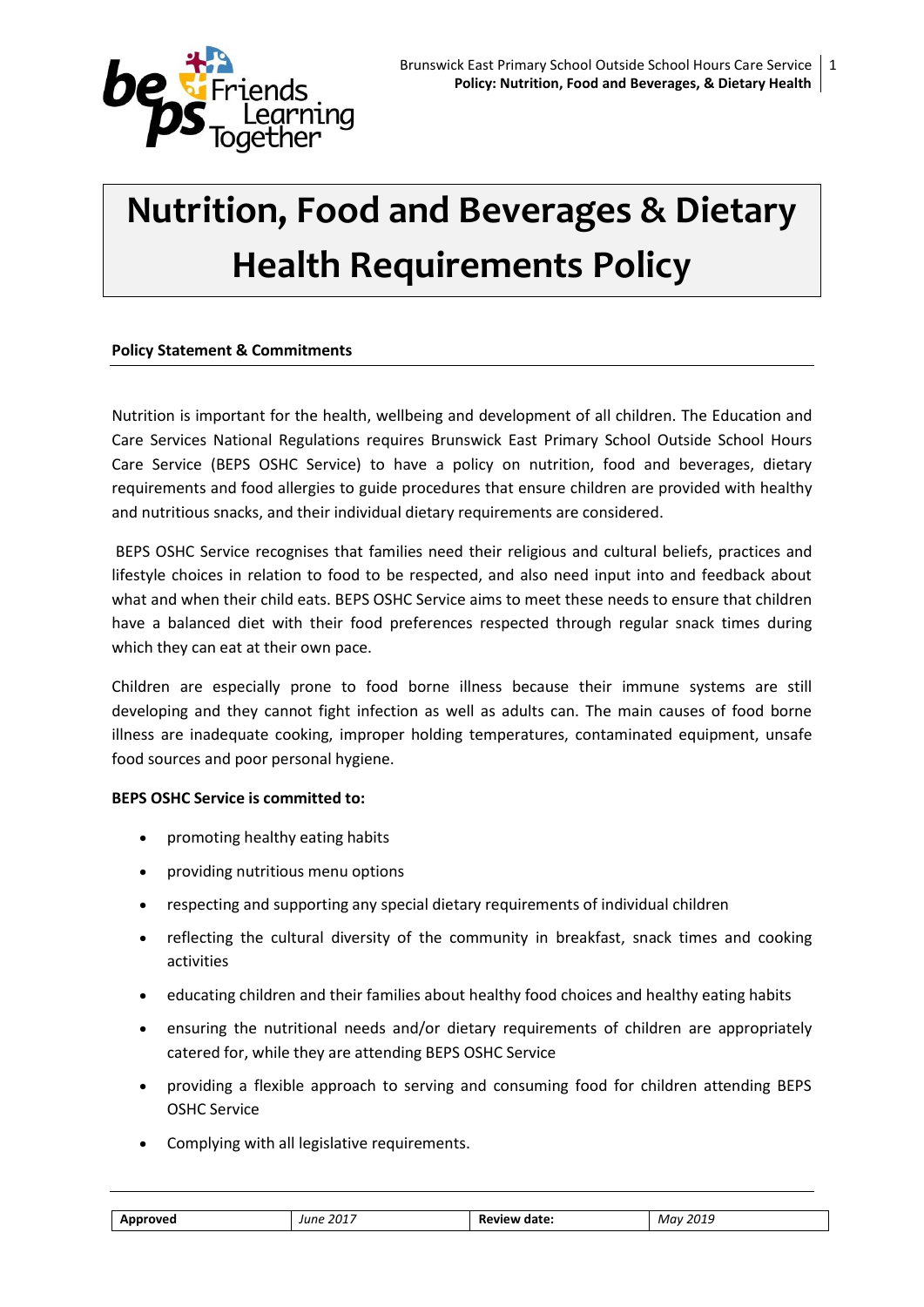# **Planning to Support the Nutritional Needs of School-age Children**

When planning the menu BEPS OSHC Service aims to meet the nutritional needs of the school age children by:

- providing balanced snacks, consistent with the five major principles of the Australian Government's *Dietary Guidelines 2013,* available online at [https://www.eatforhealth](https://www.eatforhealth.gov.au/guidelines/australian-dietary-guidelines-1-5) [.gov.au/guidelines/australian-dietary-guidelines-1-5](https://www.eatforhealth.gov.au/guidelines/australian-dietary-guidelines-1-5)
- providing snacks that meet recommended daily nutritional needs of school-age children are adequate in quantity, and take into account the child's growth and developmental needs, and any specific cultural, religious or health requirements
- wherever possible, using fresh seasonally available produce
- providing attractive and well-presented snacks that are appetising and provide variety in colour, texture and taste.
- incorporating nutrition education, appropriate to the age of the children, into the children's program, and encouraging families' involvement in the nutritional program. The importance of good, healthy food, and hygienic and safe food handling and storage practices are discussed with children as part of the daily program
- consulting with families about their child's individual needs, including likes and dislikes in relation to food and any special dietary requirements, with consideration to cultural perspectives and known allergies
- maintaining food preparation facilities in a hygienic condition.

# **Procedures for Menu Planning**

BEPS OSHC Service understands it has a duty of care to ensure that children's nutritional needs are met and food is prepared and stored safely within BEPS OSHC Service. Good nutrition is essential to healthy living and enables children to be active participants in play and leisure.

BEPS OSHC Service refers to the Australian Dietary Guidelines when considering menu planning and serving suggestions for children before and after school.

The educators respect that children, like adults, do have different food preferences. Children are exposed to a wide variety of foods and are encouraged to taste all of the foods offered; however they are never forced to eat.

- Menus are planned with input from children, families, food preparation staff, and educators.
- Menus are planned for the term and displayed *o*n the notice boards in the OSHC room and school hall and kitchen. Families and the school community are welcome to view them at any time.

| Approved | : 2017<br>June | Review date: | May 2019 |
|----------|----------------|--------------|----------|
|          |                |              |          |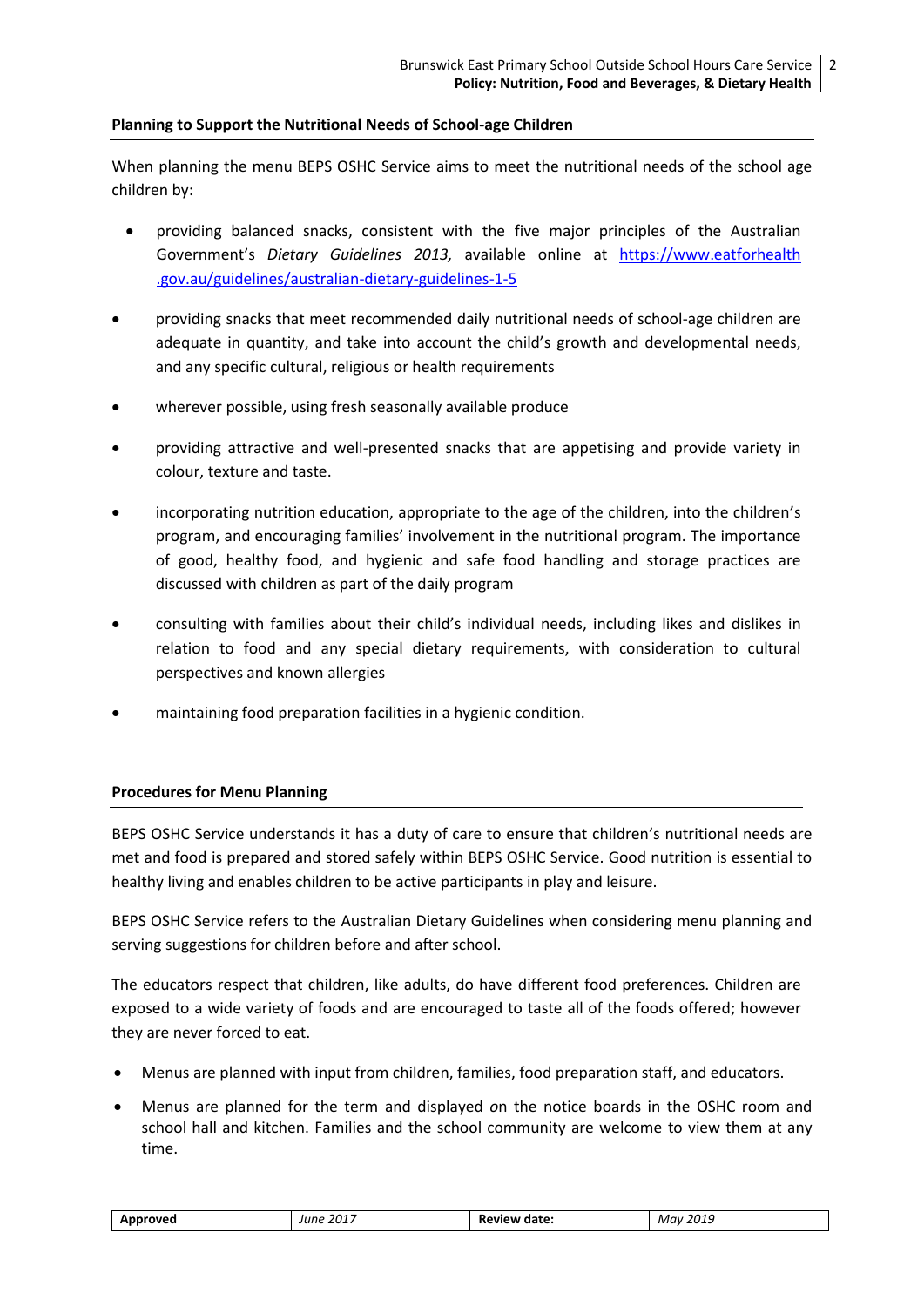- The menu will reflect a wide variety of cultures, and especially the cultural backgrounds of families and the local community.
- Any special dietary considerations are always taken into consideration when planning menus with children allergies etc. catered for.
- Menu information that accurately describes the food and beverages to be provided by BEPS OSHC Service each day is displayed on the noticeboards in the OSHC room and school hall and kitchen.
- Recipes for all cooking experiences will be available to families.
- Parents and children are encouraged to forward any ideas, suggestions and recipes for consideration in the planning of the menu.

# **Procedures for Managing Special Dietary Requirements**

It is parents' responsibility to inform educators of any foods their child is not able to eat for any reason. They can by add the relevant information to the child's enrolment form and advising educators of any changes to this requirement as the need arises. Children with special dietary needs and/or allergies will be catered for accordingly, with strict adherence to each of their requirements and special diets.

- If a child is on a special diet, their parent/guardian will be asked to provide a list of suitable foods and the child's food preferences. On enrolment they will also be asked to complete a Special Diet Record, which details the foods their child must avoid, and updated as necessary.
- For a child with diabetes, a Diabetic Health Support Food Plan should be completed by their parent/guardian, including maintenance of a hypo-kit for children at risk of hypoglycemia*.* (See BEPS OSHC Service Diabetes Policy.)

# **Procedures for Snack Times**

Snack times in OSHC provide positive learning experiences for children who are encouraged to develop healthy eating habits. Families are consulted and asked to share family and multicultural values and experiences to enrich the variety and enjoyment of food planned to meet each child's daily nutritional needs.

Snack times at BEPS OSHC Service provide an important developmental opportunity for the children both physically and socially. It is therefore considered that the educator's participation enhances the value of each child's snack time.

Snack times are an excellent time for the children to develop appropriate nutritional habits and healthy food practices. Children will be:

• offered a variety of foods

| .<br>$\mathbf{a}$<br>בחק<br>date<br>May<br>lune<br>בנטל יי<br>w<br>. |  |  |  | . | __ |
|----------------------------------------------------------------------|--|--|--|---|----|
|----------------------------------------------------------------------|--|--|--|---|----|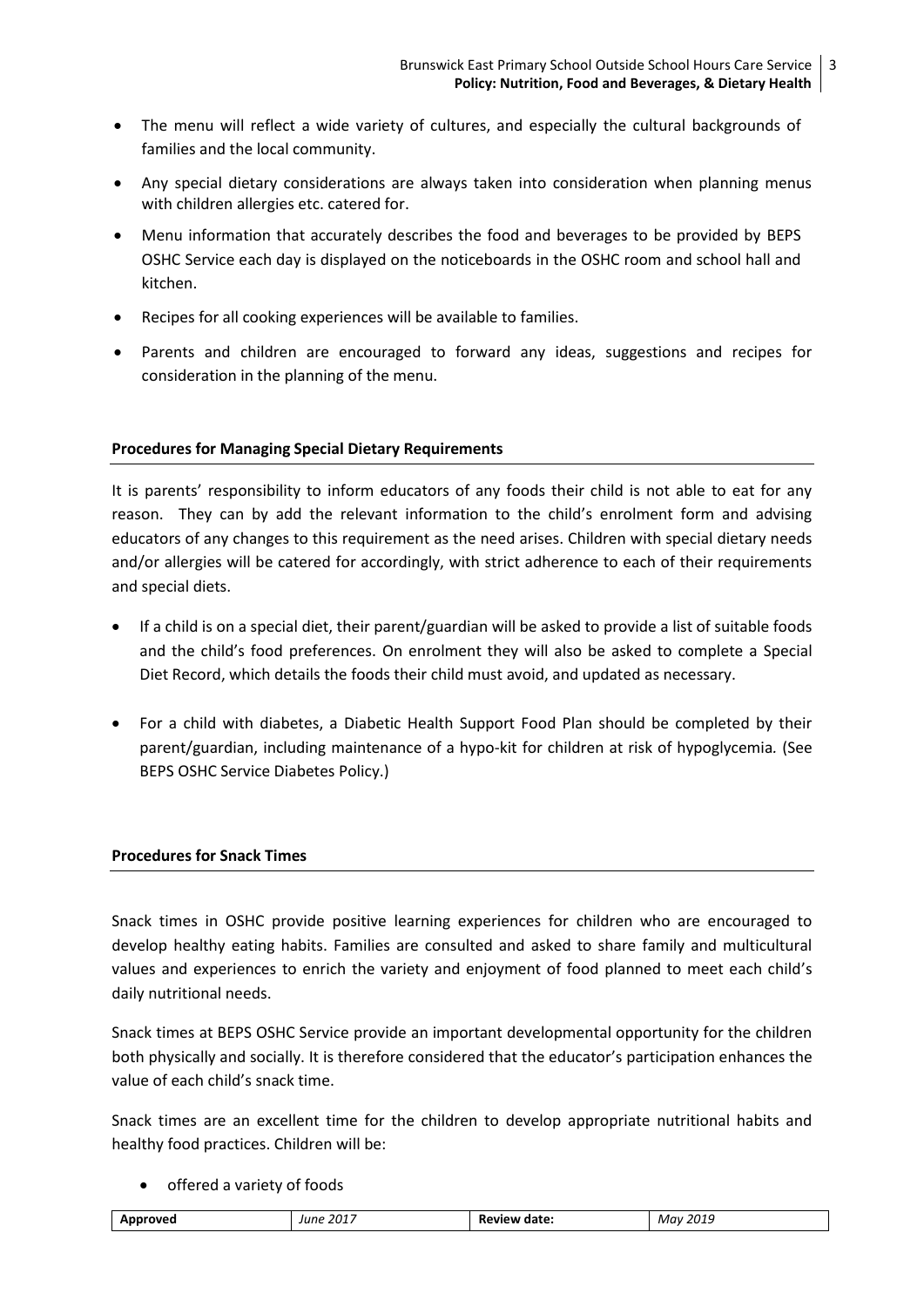- educated about safe and hygienic food handling skills
- supported to participate in sharing, socialising and taking turns.

The Coordinator and educators at BEPS OSHC Service ensure that children are offered food and beverages appropriate to the needs of each child on a regular basis throughout the day as per the following table.

| <b>Before School</b><br>Care   | Breakfast offered from arrival<br>until 8.30am. | Includes toast (white and multi-grain<br>breads) with a variety of toppings, a<br>selection of cereals (on request<br>or<br>provided by family), and water. |
|--------------------------------|-------------------------------------------------|-------------------------------------------------------------------------------------------------------------------------------------------------------------|
| After<br><b>School</b><br>Care | Afternoon<br>offered<br>tea<br>3.30pm-4.00pm.   | Includes fresh fruit, a platter with a variety<br>of fresh vegetables and other nibbles and<br>a wide variety of main foods.                                |

- Snack times are a relaxing time of the day for children to practise many independent skills encouraged by educators.
- Families will be encouraged to share aspects of their family life and culture in relation to snack times. The OSHC Coordinator will discuss with families which eating practices can be accommodated within BEPS OSHC Service and those which cannot due to health or hygiene concerns.
- Snack times are held in an informal manner where children may choose when to eat. Snack times are set to a regular schedule (as above) but individual needs are accommodated and children who are still hungry will be offered small nutritionally appropriate snacks.
- Safe drinking water is always readily available and is regularly offered to children:
	- Individual cups will be made available during Before School Care and After School Care
	- Water bubblers (outside) are available to all children throughout the day.
- Independence is encouraged during all meal and snack times. Children will be assisted where required, but will be supported to be independent and to help themselves wherever appropriate e.g. using tongs to serve themselves food.
- Children will not be required to eat food they do not like, or eat more than they want.

| Approved | . 2017<br>June<br>_____ | <b>Review date:</b> | May 2019 |
|----------|-------------------------|---------------------|----------|
|----------|-------------------------|---------------------|----------|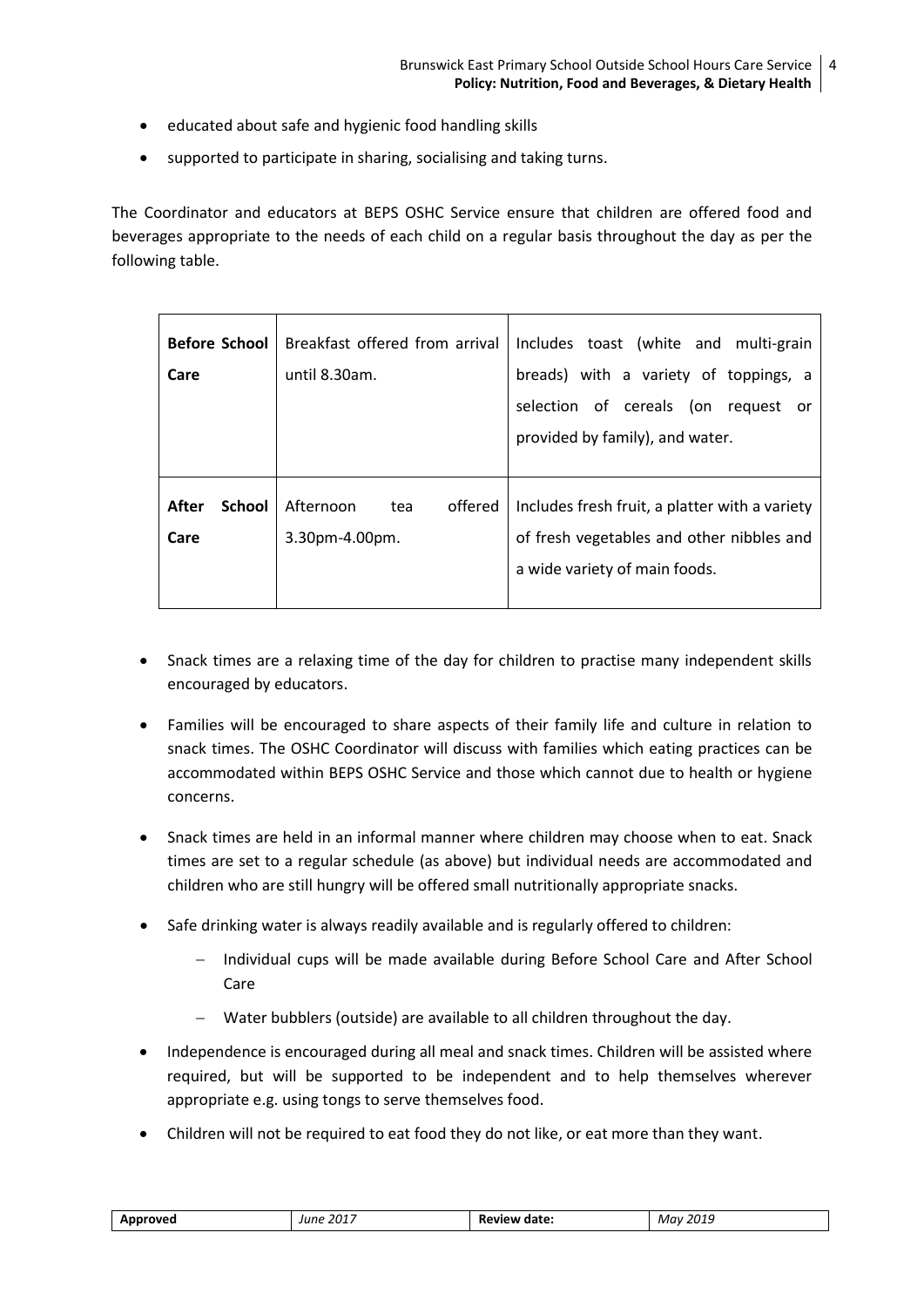# **The Role of BEPS OSHC Service is to:**

- ensure that children are provided with nutritious balanced snacks
- provide a wide variety of foods
- limit fat, sugar and salt
- provide suitable eating environments
- model good eating behaviour
- discuss foods being eaten.

#### **Procedures for Safe Food Handling, Preparation & Storage**

All snacks are prepared using fresh ingredients and following the correct food-handling guidelines and conditions.

- All hazardous materials are stored away from food in a locked and labelled cupboard.
- Children use food tongs when choosing food.
- Foods that cause allergic reactions are put in separate containers with their own tongs to avoid cross-contamination.

BEPS OSHC Service follows strict safe food storage and preparation guidelines, found within the *Dietary Guidelines for Children and Adolescents in Australia,* to ensure children's protection from food-borne illness, and at least one educator who has specific training in food preparation, handling and food safety program supervision is present at BEPS OSHC Service at all times.

- Food safety audits are undertaken in accordance with legislation.
- BEPS OSHC Service has a Food Safety Supervisor as required by the Food Act.
- BEPS OSHC Service has a Food Safety Program that is adhered to.
- BEPS OSHC Service Kitchen is registered with Moreland City Council as required by the Food Act.
- BEPS OSHC Service does an annual audit of its food safety program. The certificate is on display in the kitchen.
- Safe food-handling and hygiene practices are undertaken at all times.
- Children are not permitted in BEPS OSHC Service's kitchen, except under supervision during cooking activities or when helping clean up.
- Parents must ensure foods containing nuts or nut products (e.g. Nutella and peanut butter) are not brought to BEPS OSHC Service as they may cause life-threatening anaphylaxis to other children.

Accredited food safety training is completed and kept updated as necessary by educators at BEPS OSHC Service. A Food Safety Program, which is audited annually by an accredited Food Safety

| 2017<br>201<br>May<br>date.<br>lııne<br>PМ<br>. $\bf{M}$<br>-4013<br>w.<br>$- -$<br>.<br>___<br>______ |  |
|--------------------------------------------------------------------------------------------------------|--|
|--------------------------------------------------------------------------------------------------------|--|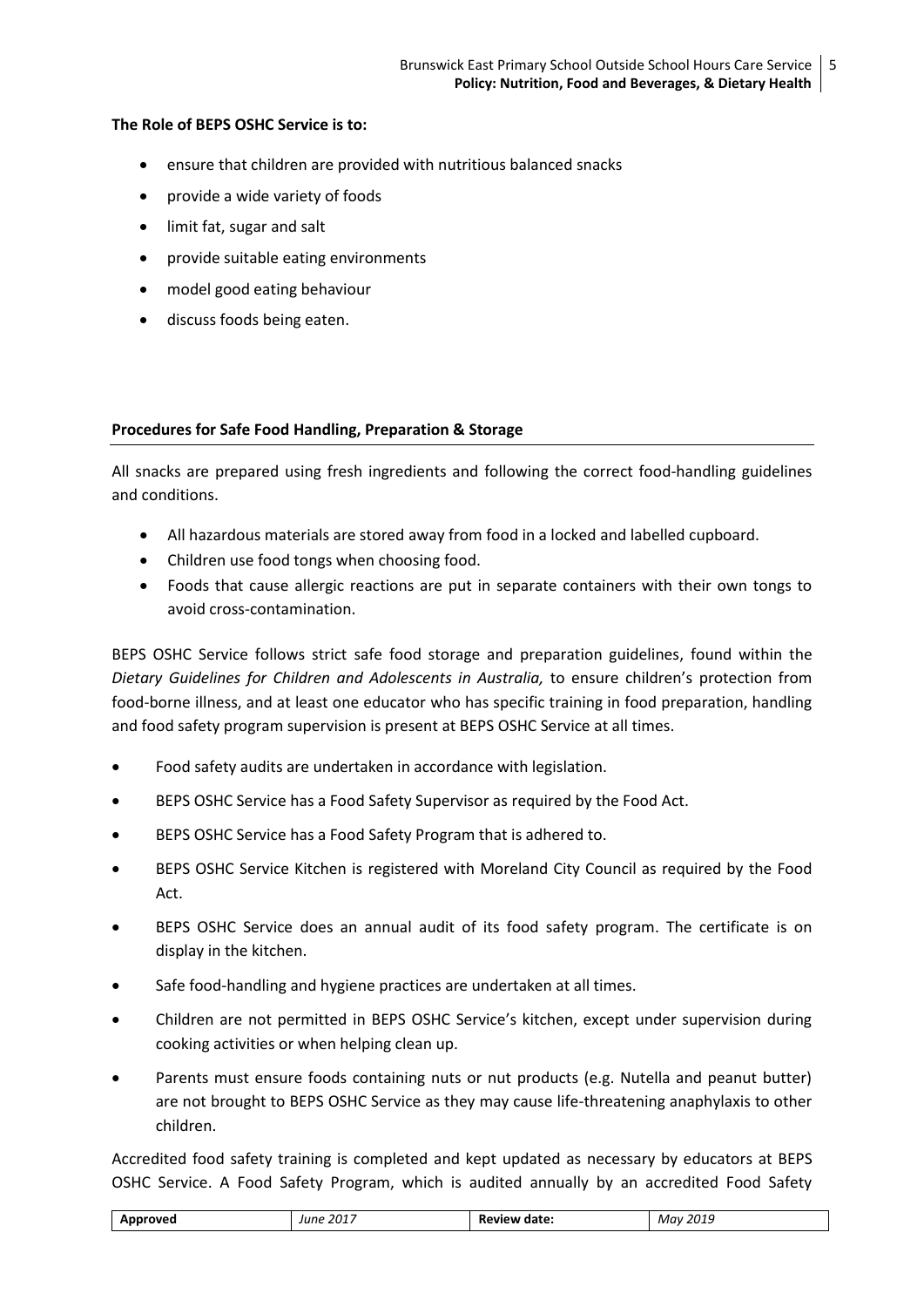auditor, is maintained detailing safe food storage and handling procedures. Information about foodhandling practices will be shared with educators throughout the year via meetings and memos, and information will also be made available to families.

- All foods will be prepared in a hygienic manner.
- Cleanliness will be observed when food is stored, handled and prepared.
- Thorough washing procedures will be observed.
- Jewelry is to be removed if necessary.
- Food and utensils will be protected at all times from contamination.
- Cutlery, plates, bowls and cups will be washed in the dishwasher.
- Tea towels will be washed daily.
- Gloves will be worn to cover any broken skin.
- Cleaning of the kitchen and food preparation area will be in accordance with the food safety plan.
- Records are kept of fridge and freezer temperatures, approved food suppliers, goods receiving, and cleaning roster.
- Stock is used by rotation so that 'used by' or 'best before' dates are used first.

# **Food from Home**

- To ensure the protection of children, families are asked not to bring food into BEPS OSHC Service to be shared among other children due to the risk of allergies, food-borne bacteria and for cultural reasons.
- Where families provide for the nutritional requirements of their child on a regular basis, they will be encouraged to follow current recommendations from recognised authorities. BEPS OSHC Service will provide information for families on the recommended nutritional intake for their child.
- If there is an excursion planned for the day where children are required to bring their own lunch in a lunch box, families will be supported to make healthy food choices, and food will be stored in accordance with health and safety guidelines.

# **Procedures for Managing Food Allergies**

| 2017<br>2019<br>date.<br>Δn<br><b>MAVA</b><br>May<br>rune<br>еw<br>-<br>___ |
|-----------------------------------------------------------------------------|
|-----------------------------------------------------------------------------|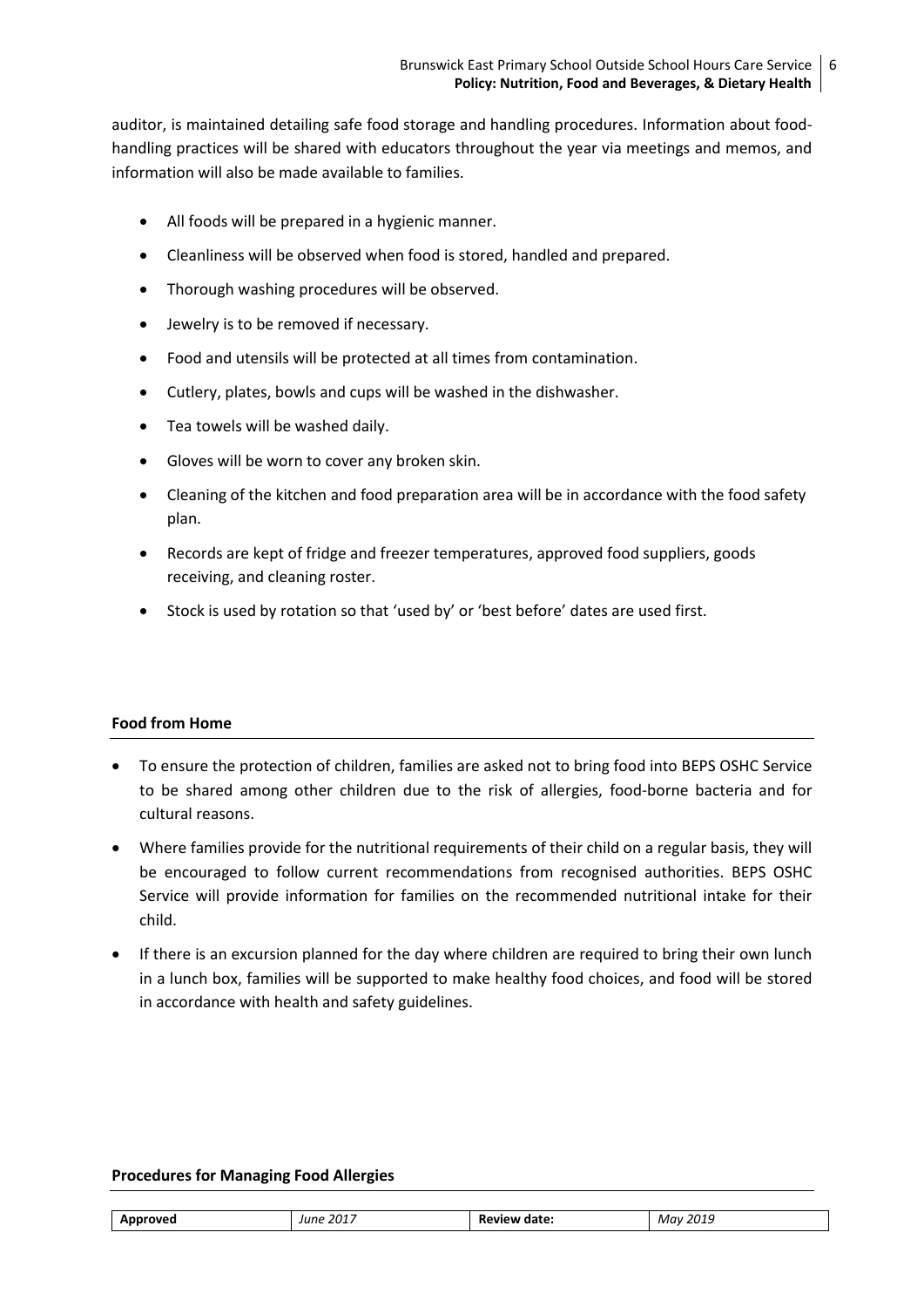Food allergies in children are not uncommon. They may result in minor symptoms such as skin rashes or vomiting. In severe cases *anaphylaxis* (difficulty breathing, swelling of mouth and throat, circulatory collapse) may occur, endangering life. A child with a mild reaction to a food may go on to develop a severe reaction unexpectedly.

BEPS OSHC Service endeavours to ensure the health and safety of children with allergies while minimising their feeling of 'difference'.

- Medical confirmation of a child's allergies will be required, which includes symptoms of allergen exposure and any Medical Management Plan – refer to the BEPS OSHC Service Anaphylaxis Policy, and Dealing with Medical Conditions and Medication Policy. A checklist for children at risk of anaphylaxis is to be completed at time of enrolment.
- The OSHC Coordinator will conduct an assessment of the potential for accidental exposure to allergens while a child with food allergies is in the care of BEPS OSHC Service, and develop a risk minimisation plan in consultation with educators and the family of any child who has such allergies (as per the BEPS OSHC Service Dealing with Medical Conditions and Medication Policy, Anaphylaxis Policy and Diabetes Policy).
- Educators support families in seeking specialist advice (e.g. from the Allergy Clinic at the Royal Children's Hospital) for a sensitive explanation of the potential seriousness of the allergy.
- Relieving educators are introduced to any children with allergies as they arrive, and are requested not to give any child food or milk unless the OSHC Coordinator gives their permission.
- As far as possible, food to which a child is allergic is not to be presented on the days on which that child is in attendance. If it is unavoidable that other children will be eating food that contains ingredients to which a child is allergic, then the food of the child with the allergy will be prepared and plated separately, covered, and labeled with the child's name.
- Children's allergies are to be clearly displayed in the hall kitchen and OSHC office. Parents are requested to complete the parent agreement attached to their child's enrolment form requesting consent for the display of their child's food allergy details.
- A **Risk Minimisation Action Plan** for each individual with anaphylaxis will also be displayed, in accordance with BEPS OSHC Service's Anaphylaxis Policy.

# **First Aid for Allergic Reactions to Food**

If a child ingests food to which they are deemed or appear allergic, educators encourage the child to spit it out and rinse their mouth out with water. Educators follow the guidelines for that child regarding medication/treatment.

 Educators follow steps for a medical emergency as per BEPS OSHC Service's policies and procedures on the administration of first aid and medication.

| 2017<br>Approved<br>June | Review date: | 2019<br>Mav<br>___ |
|--------------------------|--------------|--------------------|
|--------------------------|--------------|--------------------|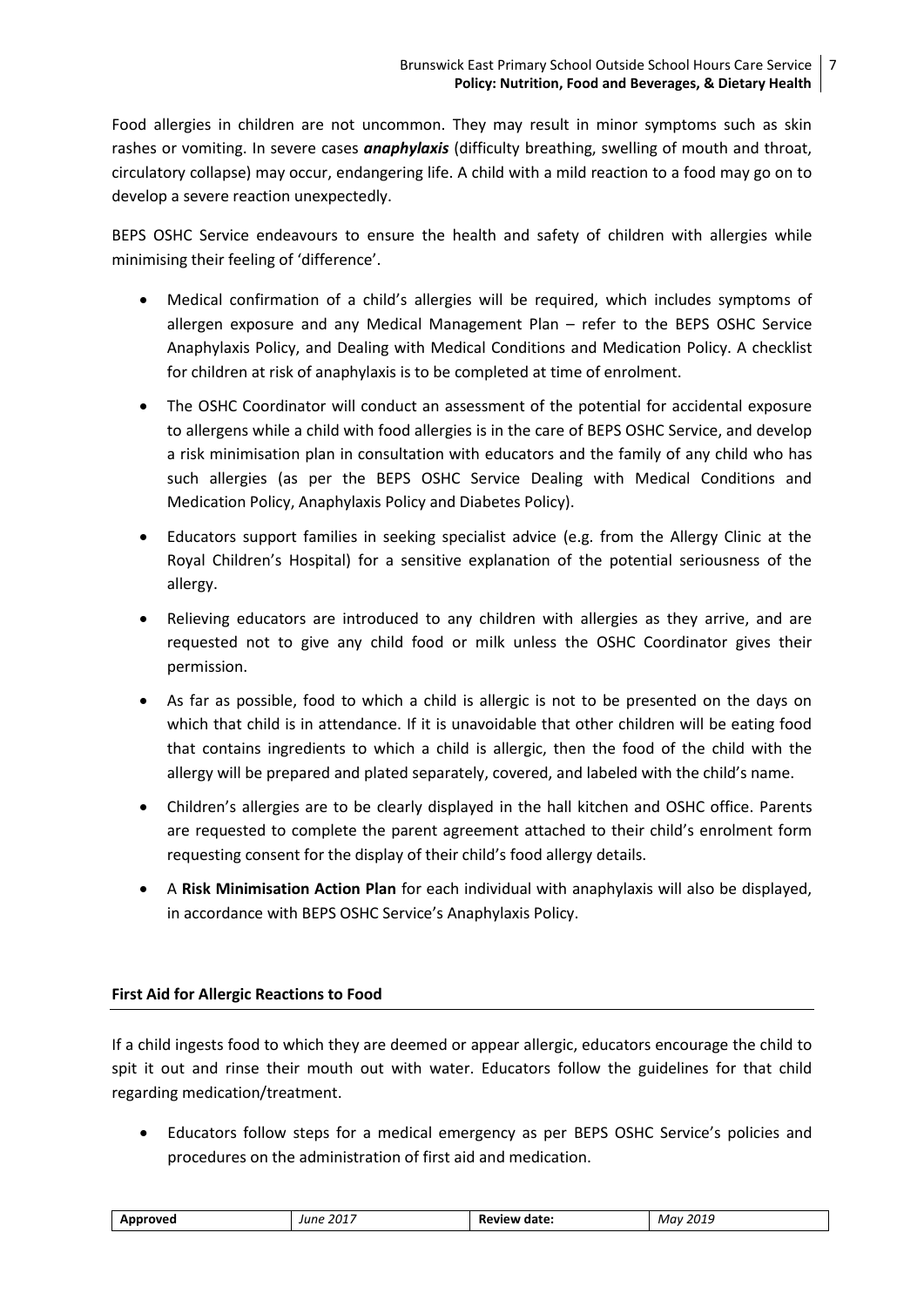- Educators do not take responsibility for diagnosing allergies nor advising parents of treatment options; however, if an educator suspects an allergy or exposure to possible allergen that has resulted in a suspected allergic reaction; the Educators will talk to the OSHC Coordinator and develop a strategy to discuss this with the family.
- After any allergic reaction, notes must be made and witnessed as prescribed in the Education & Care Services National Law.
- Any medication given must be written up and signed by the parent. The Victorian Government Department of Education and Training must be notified as required by the Education & Care Services National Law.
- Relief educators are introduced to any children with allergies as they arrive, and are informed of the first-aid procedure if the allergen is ingested.

# **Australian Dietary Guidelines 2013**

The Australian Dietary Guidelines use the best available scientific evidence to provide information on the types and amounts of foods, food groups and dietary patterns that aim to:

- promote health and wellbeing
- reduce the risk of diet-related conditions
- reduce the risk of chronic disease.

The Guidelines are for use by health professionals, policy makers, educators, food manufacturers, food retailers and researchers.

The content of the Australian Dietary Guidelines applies to all healthy Australians, as well as those with common diet-related risk factors such as being overweight. They do not apply to people who need special dietary advice for a medical condition, or to the frail and elderly.

More information is available at [www.eatforhealth.gov.au](http://www.eatforhealth.gov.au/)

# **This policy should be read in conjunction with**:

General Service Information Policy Dealing with Medical Conditions & Medications Partnerships with Families [Record Keeping & Confidentiality Policy](file:///C:/Users/08478100/Desktop/2017%20OSHC%20Policies%20to%20be%20uploaded%20to%20website/Information%20for%20Families%202017/BEPS%20OSHC%20POLICY_Enrolment%20,%20Re-enrolment%20&%20Orientation%20of%20Children%20July%202017.docx%23_5.7_PRIVACY_POLICY)

#### **Sources & Legislative References**

| . 2017<br>Approved<br>June<br>_______ | <b>Review date:</b> | 2019<br>Mav<br>__ |
|---------------------------------------|---------------------|-------------------|
|---------------------------------------|---------------------|-------------------|